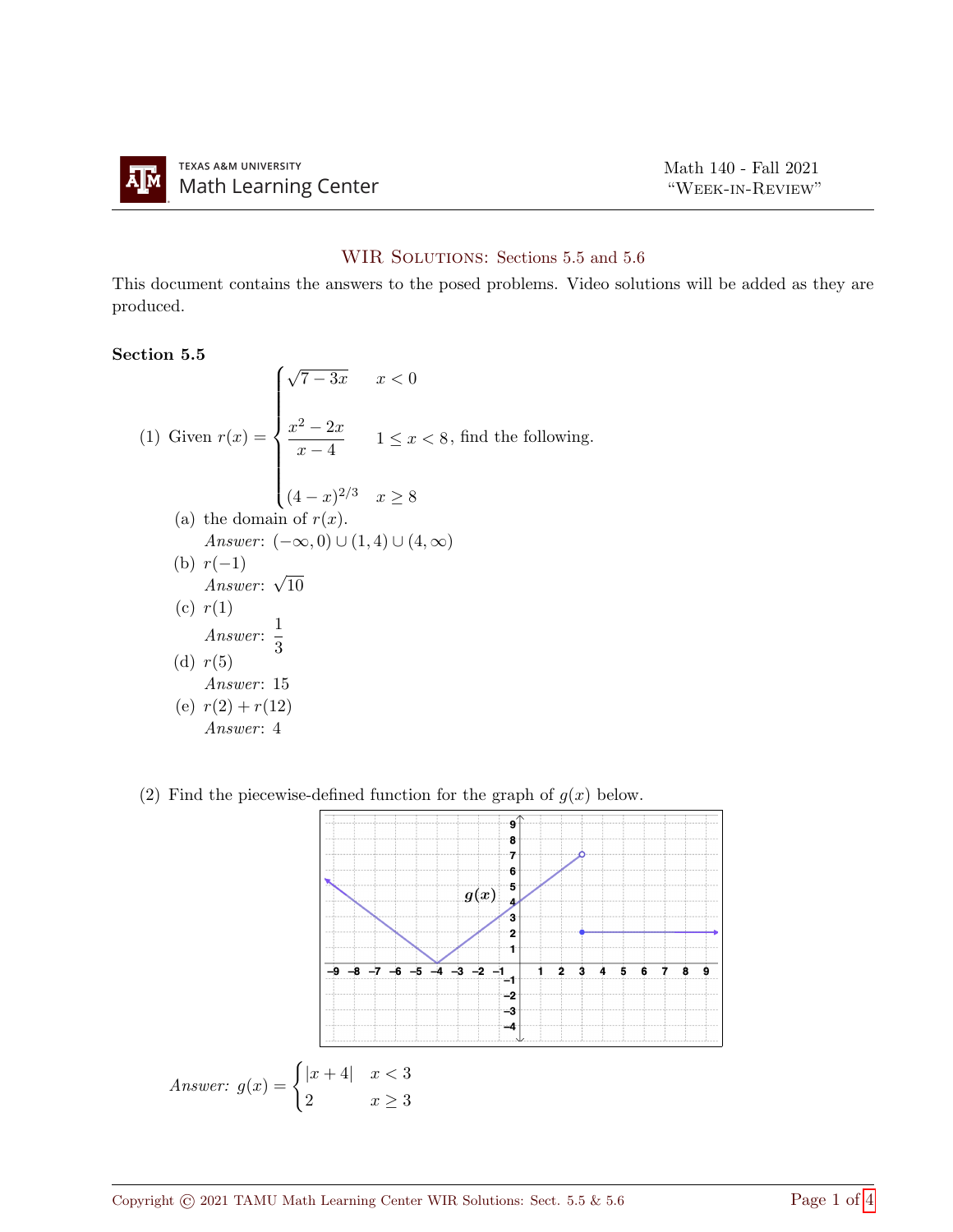

(4) Write  $h(x) = |3 - 2x|$  as an equivalent piecewise-defined function.

Answer: 
$$
h(x) = \begin{cases} 3 - 2x & x \leq \frac{3}{2} \\ 2x - 3 & x > \frac{3}{2} \end{cases}
$$

(5) A local internet provider charges customers a flat rate of \$60 per month for the first 500 gigabytes (GB) of usage. If usage exceeds 500 GB per month, the company charges \$10 for each additional 50 GB used. Write the function,  $B(x)$ , which gives the dollar amount of a monthly internet bill when customer uses x GB of internet per month.

Answer: 
$$
B(x) = \begin{cases} 60 & 0 \le x \le 500 \\ 0.2x - 40 & x > 500 \end{cases}
$$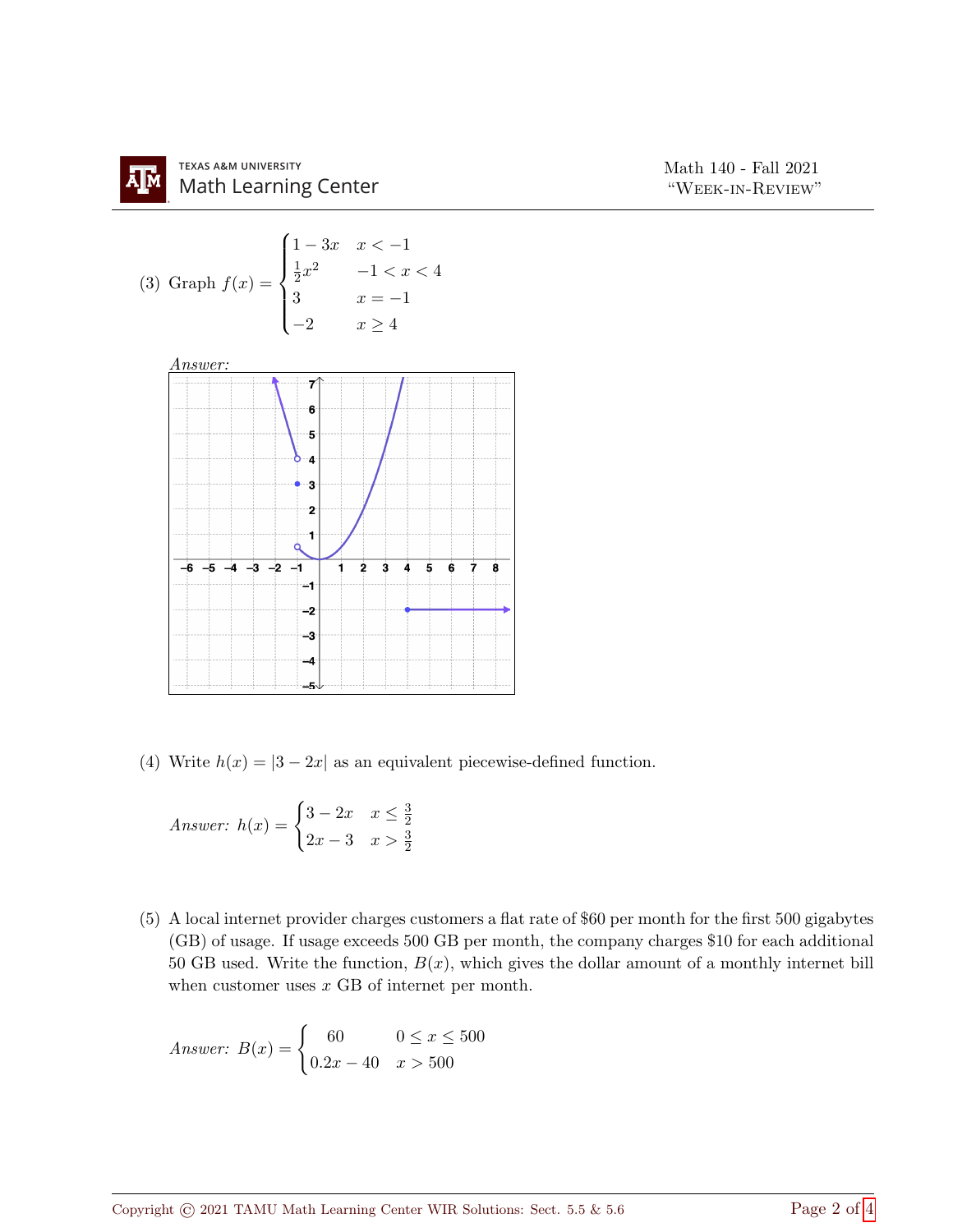## Section 5.6

- (6) For each of the exponential functions below, state (a) whether it is a growth or decay function, (b) the domain, (c) the range, (d) the end behaviors (i.e., behavior of the function values as  $x \to \pm \infty$ , (e) the x-intercept(s), and (f) the y-intercept.
	- (a)  $g(x) = 2\left(\frac{3}{2}\right)$ 2  $\setminus^x$

Answer: (a)  $g(x)$  is an exponential growth function, (b) domain is  $(-\infty, \infty)$ , (c) range is  $(0, \infty)$ , (d) As  $x \to \infty$ ,  $g(x) \to \infty$ . As  $x \to -\infty$ ,  $g(x) \to 0$ , (e) no x-intercept(s), (f)  $y$ −intercept is  $(0, 1)$ .

(b)  $h(x) = 2\left(\frac{3}{2}\right)$ 2  $\lambda^{-x}$ 

Answer: (a)  $h(x)$  is an exponential decay function, (b) domain is  $(-\infty, \infty)$ , (c) range is  $(0, \infty)$ , (d) As  $x \to \infty$ ,  $h(x) \to 0$ . As  $x \to -\infty$ ,  $h(x) \to \infty$ , (e) no x-intercept(s), (f)  $y$ −intercept is  $(0, 1)$ .

(c)  $t(x) = -2e^x$ 

Answer: (a)  $t(x)$  is an neither an exponential growth or decay function, (b) domain is  $(-\infty, \infty)$ , (c) range is  $(-\infty, 0)$ , (d) As  $x \to \infty$ ,  $t(x) \to -\infty$ . As  $x \to -\infty$ ,  $t(x) \to 0$ , (e) no x−intercept(s), (f) y−intercept is  $(0, -2)$ .

(d)  $z(x) = -2e^{-x}$ Answer: (a)  $z(x)$  is an neither an exponential growth or decay function, (b) domain is  $(-\infty, \infty)$ , (c) range is  $(-\infty, 0)$ , (d) As  $x \to \infty$ ,  $z(x) \to 0$ . As  $x \to -\infty$ ,  $z(x) \to -\infty$ , (e) no x−intercept(s), (f) y−intercept is  $(0, -2)$ .

## (7) Find the domain of each of the following functions.

 $r+2$ 

(a) 
$$
f(x) = \frac{e^{x+2}}{\sqrt[3]{x+4}}
$$
  
\nAnswer:  $(-\infty, -4) \cup (-4, \infty)$   
\n(b)  $g(x) = \frac{e^{\frac{x}{x+2}}}{\sqrt[3]{x+4}}$   
\nAnswer:  $(-\infty, -4) \cup (-4, -2) \cup (-2, \infty)$   
\n(c)  $h(x) = \frac{2^{\sqrt{5-2x}}}{3^{x-1}}$   
\nAnswer:  $\left(-\infty, \frac{5}{2}\right]$